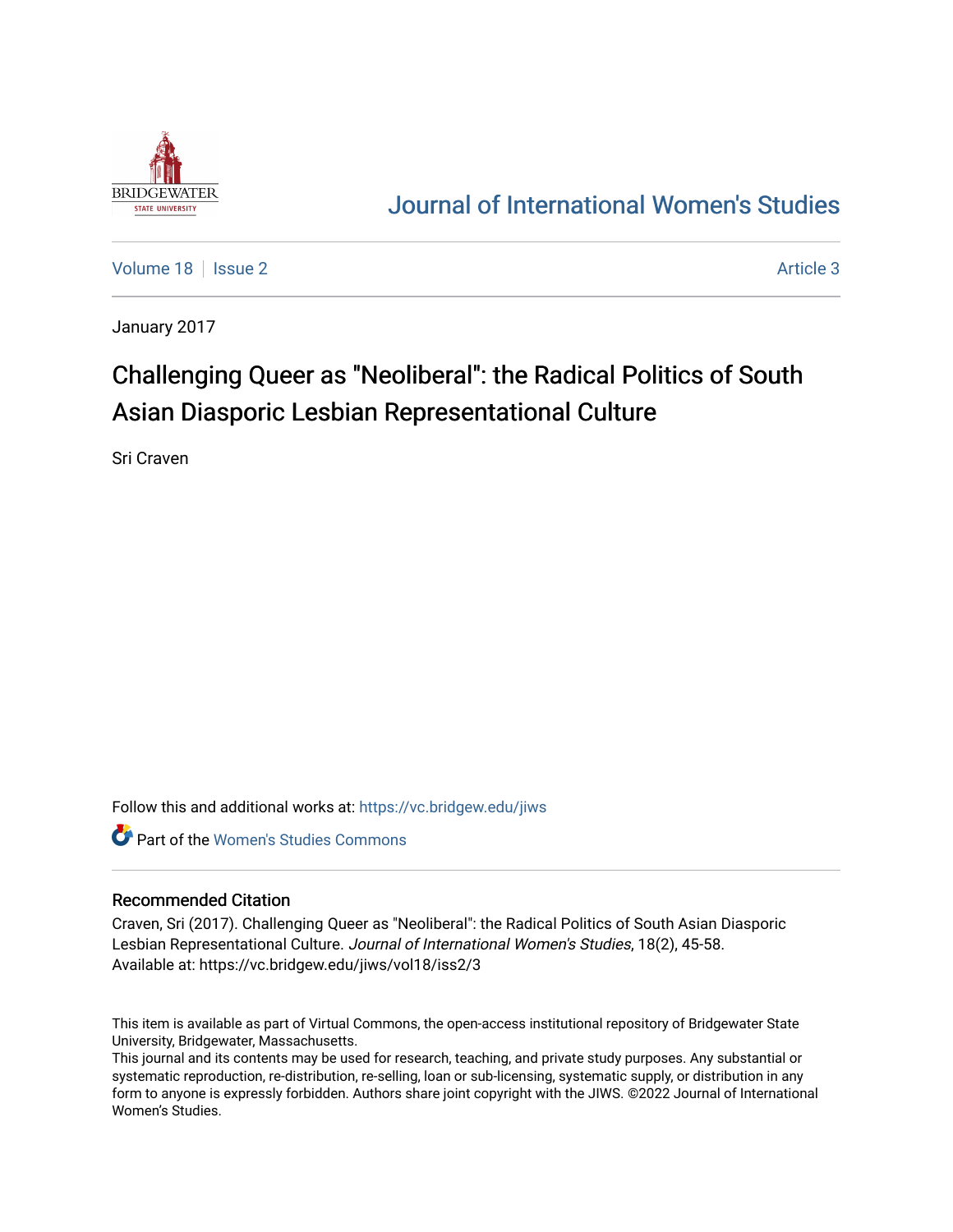#### Craven: South Asian Diasporic Lesbian Representational Culture

This journal and its contents may be used for research, teaching and private study purposes. Any substantial or systematic reproduction, re-distribution, re-selling, loan or sub-licensing, systematic supply or distribution in any form to anyone is expressly forbidden. ©2017 Journal of International Women's Studies.

### **Challenging Queer as "Neoliberal": the Radical Politics of South Asian Diasporic Lesbian Representational Culture**

Sri Craven $1$ 

#### **Abstract**

This essay contributes to transnational feminist and queer interests in neoliberalism, sexual politics and representational cultures that all circulate globally today. It reads Deepa Mehta's film, *Fire* (1996), and Suniti Namjoshi's literary venture, *Goja: An Autobiographical Myth* (2000). Each processes the question of lesbian visibility as a question of female labor and class relations among women. By analyzing representations of lesbian life in the context of laboring female bodies, the article challenges the dismissal of queer politics as neoliberal in India. Sexual identity politics, as critics argue, often dovetails with neoliberalism's project of protecting elite and bourgeois subjects' interests at the expense the working and the poor. Deploying western and transnational feminist/queer theories, cultural studies and literary critical methods, this essay spotlights two representational forms that enact and provide useful frameworks for radical queer political engagements.

*Key Words*: Neoliberalism, Transnationalism, Lesbian, India

#### **Introduction**

 $\overline{a}$ 

In both scholarly and everyday understandings, queer politics in India is, at times, dubbed "neoliberal" because such politics show undeniable influences of western models of engagement. Such interpretations come from both right and left, with right-wing nationalists and critical scholars, and activists both bemoaning western queer politics as rooted in neoliberal philosophies that center the elite/bourgeois subject. Despite feminist scholarly caution to not throw the baby of queer political rigor out with the bathwater of skepticism about western influences (Menon, 2007; Dave, 2012; Shah, 2014), scholars have critiqued queer politics' basis in identity. The turn to identity produces the queer subject as a juridical category, which remains problematic for its ignoring of the law as a repressive and violent system in the context of India. Further, queer politics in India, based on identity, has also been critiqued for its English language politics (Cohen, 2005; Gupta, 2005), because queer subjectivities are named and queer political rhetoric framed in English, which has a more limited reach than is commonly believed.

The Indian critique of queer politics echoes the work of U.S. American scholars who have has long problematized the turn toward identity, legality and citizenship through three main lines of critique. First, through the concept of "homonormativity," or the phenomenon of queer cultures "anchored in domesticity and consumption" in a manner that thwarts state-led assumptions of family and other institutional structures (Duggan, 2003). Second, through the concept of

1

<span id="page-1-0"></span><sup>&</sup>lt;sup>1</sup> Sri Craven is Assistant Professor in the Department of Women's, Gender, and Sexuality Studies at Portland State University. Her scholarly interests are in theorizing transnationalism through representational cultures, and deploying transnationalism as a concept in curricula and pedagogy. She teaches in the area of transnational feminist and queer studies, critical race studies, and South Asia and its diaspora. [cravens@pdx.edu](mailto:cravens@pdx.edu)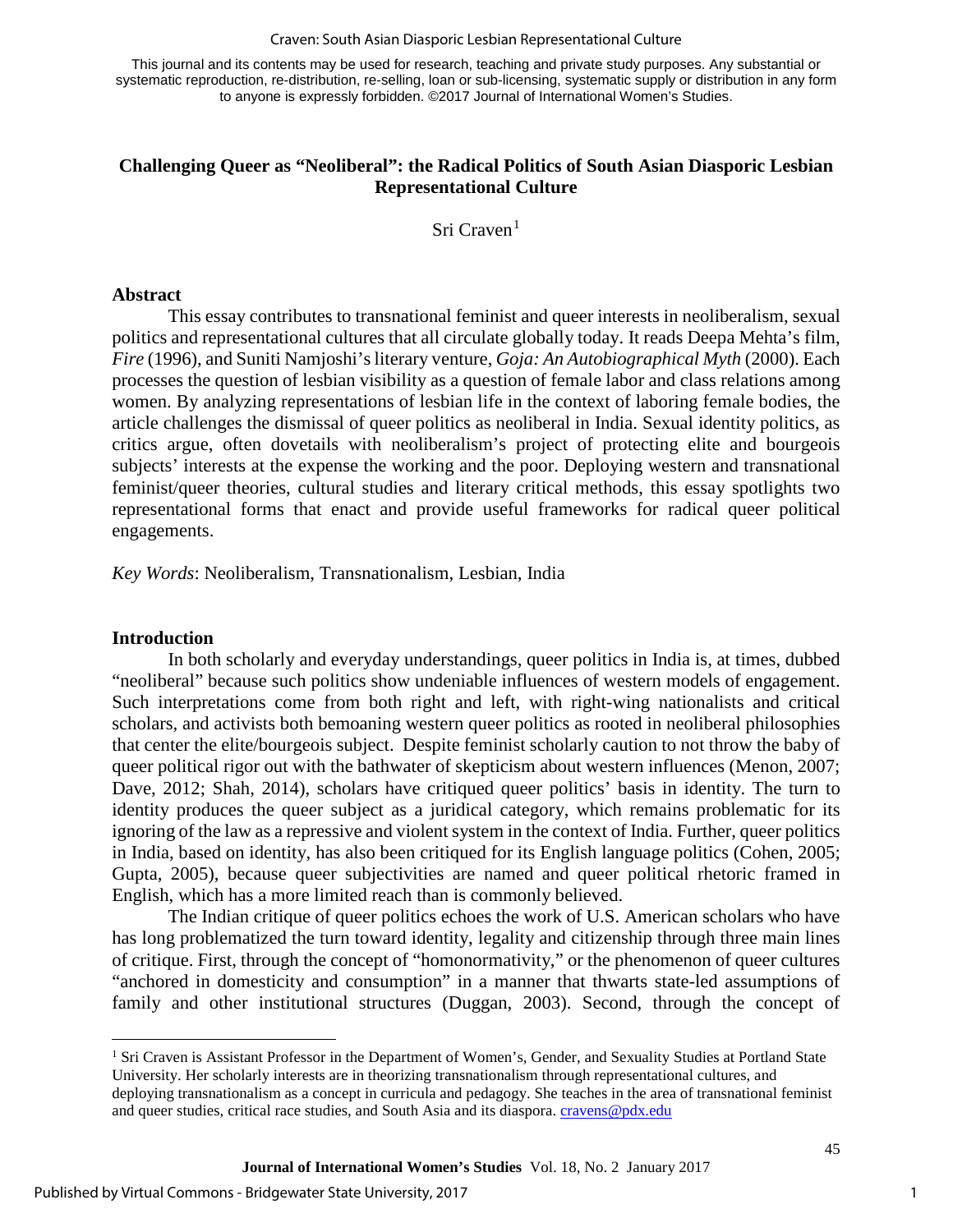"homonationalism", which refers to queer policing of racialized and sexualized peoples in the U.S. imperialist "war on terror" (Puar, 2007). Third, through the concept of citizenship, which takes three angles: 1) The production of queer life as privatized, responsible life, grounded in the capitalist state in return for the benefits of such a state system. This includes healthcare, marriage, and investments at the cost of the welfare state (Cossman, 2007); 2) The domestication of the "stranger" identity of queers, which causes lesbians and gays to marginalize bisexuals, trans, and the intersexed to gain the benefits of a narrowly defined citizenship (Phelan, 2001); 3) The earliest articulation of the idea that citizenship itself is defined by a series of "responsibilities" that precede any "rights", and hence worthy of queer skepticism rather than celebration (Bell and Binnie, 2000). These critiques are, of course, preceded by canonical ones that problematize the drive toward assuming gender's stability in sexual identity politics (Butler, 1999), or of the un-naturalization of homosexuality and the naturalization of heterosexuality (Jagose, 2002).

Through a reading of lesbian representations in two texts by diasporic Indians—Deepa Mehta's film, *Fire* (1996; released in India in 1998) and Suniti Namjoshi's *Goja: An Autobiographical Myth* (2000)—this paper complicates Indian queer politics as necessarily focused on the elite or bourgeois body and warns against not evacuating sexual subjectivity and identity as possible forms of political engagement. Each text brings in critical/analytical proximity to the sexualized body of the lesbian and the laboring class-marked female body that attest to the inevitable transnational traces of social justice politics. These representations thwart the neoliberal tendency to disperse and depoliticize desire and its expressions within a consumer ethos and individualistic drives rather than collective social justice action.

#### **Queer as Neoliberalism**

Referring to queer politics, Nishant Shahani problematizes radical postcolonial feminist discourses that "marginalize[s] any voice that represents a mode of [queer] counterculture [by] conveniently couch[ing] in a rhetoric that dismisses these voices as 'western,' 'elitist' and 'anti-Indian'" ("Resisting" 2003). Shahani interrogates indigenous radical feminist critiques that cast queer politics as "western" without duly analyzing their own convenient effacements of heteropatriarchal and androcentric gender and sexual ideologies. Equally, argues Shahani, both right wing *and* liberal feminist approaches overlook "the connections between patriarchy and compulsory heterosexuality," and, thereby "provide a framework for dominant discourse to appropriate the language of feminism and offer a watered-down version that is not only intensely homophobic, but also counter-productive to the formation of a more sophisticated feminist praxis" (2003). Shahani's comment points out that the postcolonial critiques of queer politics risk thwarting the possibility of radical feminist political visions. Radical feminist visions understand sexuality as *central* to patriarchal ideologies because they not only sustain gender hierarchies between women and men through control of reproduction, inequities of marriage, or of sexual violence, but also keep intact hierarchies among women. In the Indian context, feminist scholars have explained the latter through critical engagements with middle-class and elite women's complicity and collusion with men against other women in exchange for various protections and/or power that wealth brings in the context of colonial and early postcolonial contexts (Sangari and Vaid, 1990) and of contemporary diaspora (Bhatt, Murthy, Ramamurthy, 2010).

Against the backdrop of stalling queer politics as western without seeking alternates, Mehta's widely known film, *Fire*, and lesbian writer Namjoshi's less well-known autobiography, *Goja: An Autobiographical Myth*, conjure the possibility of radical feminist politics centered on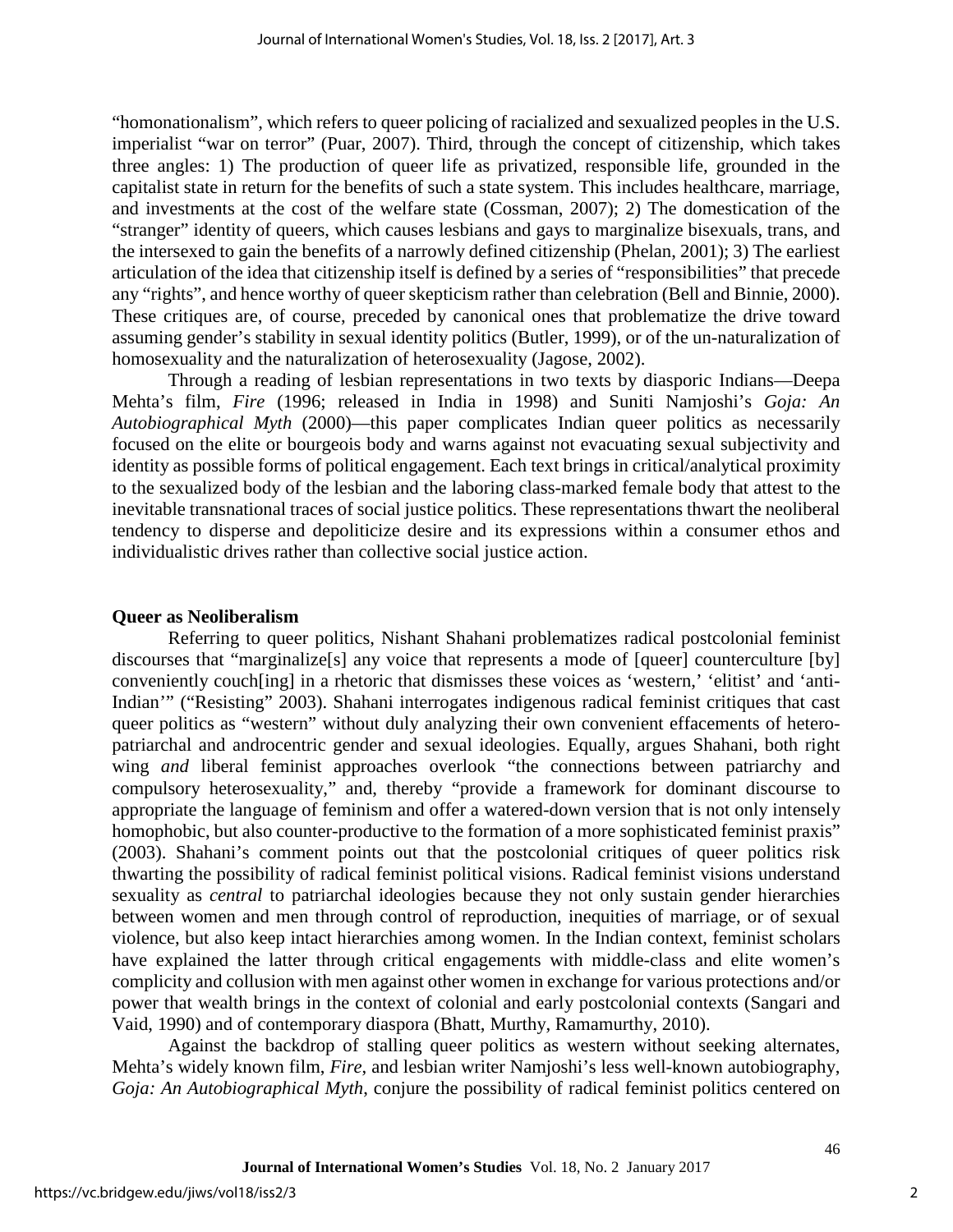queer sexuality. Mehta's film, as well documented by scholars, is unarguably the event that launched queer politics as a viable political movement in India. It showed up the nexus of rightwing nationalism, sexism and misogyny, as well as called attention to a new bourgeois culture, within which questions of sexuality and sexual subjectivity were becoming key (Gopinath 1998; Kapur 2000; Patel, 2001; Patel 2004). These scholars attribute the right-wing attacks over screenings of the film as "un-Indian" to stereotypical nationalist homophobia couched under religious rhetoric. The subsequent protest by feminist groups was framed under the slogan "Indian and lesbian," which effectively brought queer rights to the public realm in a nationalist culture that, as Mary John and Janaki Nair point out, took shape through proliferating discourses that police sexuality in general, and, female sexuality in particular ("A Question" 1998, 18-19). On the other hand, Namjoshi's autobiography has bypassed scholarly scrutiny, although Namjoshi holds the distinction of being the earliest out lesbian writer on the postcolonial Indian literary scene. The scholar Harveen Mann reads Namjoshi's queer female sensibilities as reaching back to the late 1960s with her early autobiographical poetry. Although not explicitly lesbian, it nevertheless indicates queer strategies and sensibilities by which lesbianism comes to literary life in a context of postcolonial nationalist silence and ostracism, which Namjoshi processes through accounts of familial homophobia ("Suniti" 1997, 97). Scholars have focused explicitly on Mehta's film as an exploration and vindication of queer female desire in a notoriously hetero-patriarchal nationalist culture in which lesbian desire is deemed, in Gayatri Gopinath's words, "impossible" (2005). Mann reads Namjoshi's literary oeuvre in the context of homophobic exclusion in India and the intersection of race and sexuality in the west. The scholarly terrain, relating to *Fire* and Namjoshi, thus explore the issue of lesbian desire from the perspective of the homophobia that underlies nationalisms of any kind and, particularly, of postcolonial nationalism. For, within postcolonial nationalist rhetoric, it is easy to find support for homophobia by dismissing homoeroticism as "elite" on the one hand, or "colonial" and/or "colonizing" of culture on the other. Mann's reading of Namjoshi draws attention to the two distinct conceptual and geographical locations in which Indian queer politics take place: the diasporic space in the west and the national space of India.

I want to introduce here the ways in which, as cultural texts, both *Fire* and *Goja,* following so soon after one another, occupy a transnational space that is often correlated with neoliberalism at work. Mehta is Indian-Canadian, and Namjoshi is Indian-British. But, the logic behind the correlation of the "transnational" with the neoliberal takes shape in the presumption that diasporics are suspect by nature of their very location in the west. Along with western location come ideas that social justice based political forms, whose geneses are in western contexts, must be entrenched in identity politics. This is, of course, often seen as tied to questions of class and privilege. Thus, any representation of lesbianism correlates with, on the one hand, ideas about economic and class privilege that enables a life based on sexuality, and on the other, the "sexual" as somehow "western," and the non-sexual/chaste as "Indian," that postcolonial theorists of anticolonial (Chatterjee, *The Nation* 1993) and postcolonial nationalisms (John and Niranjana 1999) theorize. Both *Fire* and *Goja* resolutely challenge these simplistic correlations in two key ways: one, in their representations of gendered labor as a central concern within the possible sexual liberation of women; and, two, in their representations of the question of lesbian recognition as one that requires also the awareness of class and caste differences that exacerbate any political solidarity for marginalized subjects (lesbian, women) in India.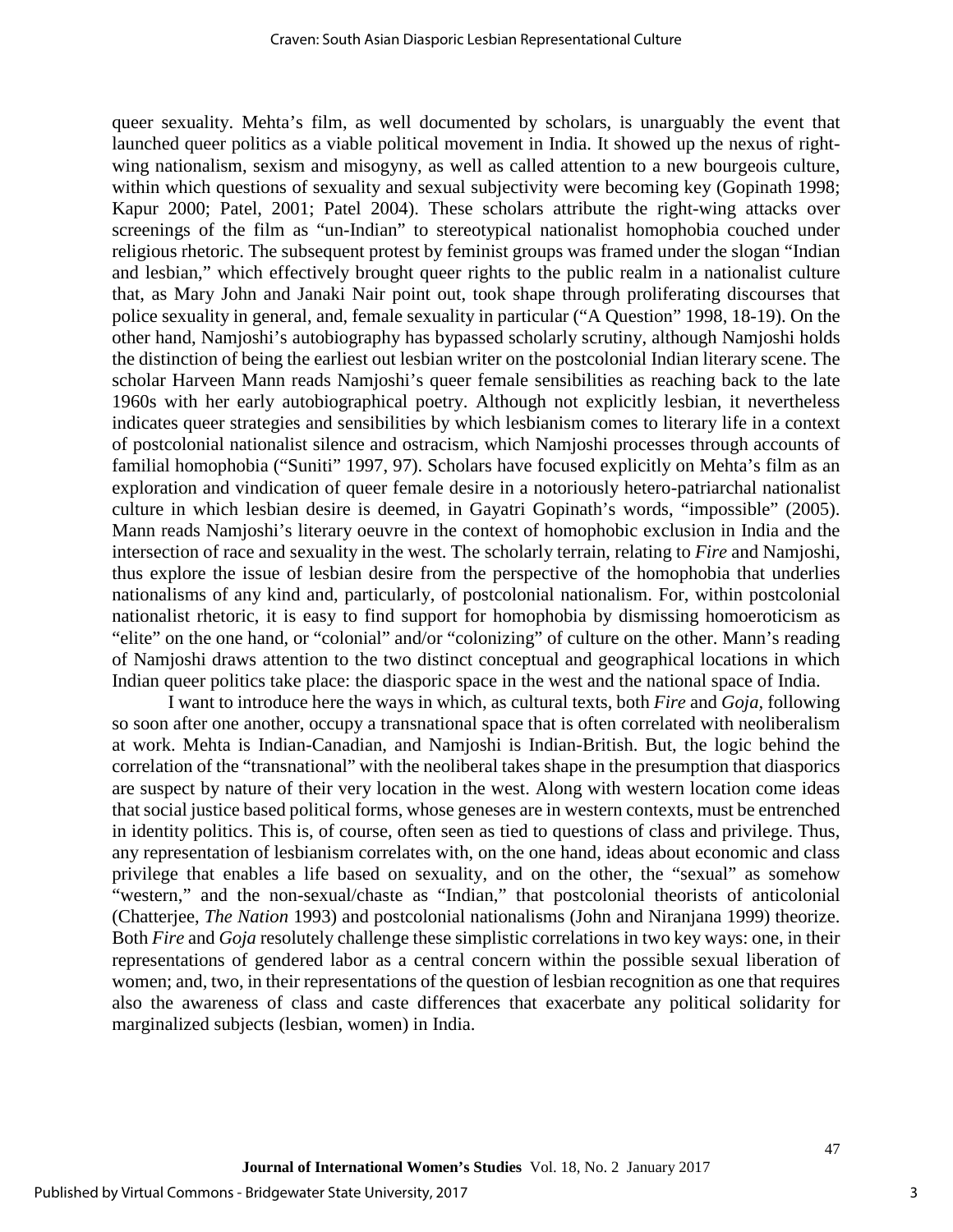#### **Lesbianism and the Economies and Politics of Gendered Labor**

*Fire* depicts two women, Radha and Sita, who are married to two brothers from a middleclass urban family, falling in love with each other. The film ends with the women leaving their marriages and joint family to go make a life with each other, marking it as the first instance in Indian cinema of a public avowal of lesbian relationships. As Ashwini Sukthankar puts it, it is obscured by the presumption that women's relationships are, by definition, non-sexual ("Introduction" 1999, xiii). The film undoubtedly engages in clichés about hetero-patriarchal sexual right, which is rendered through the women's suffering at the hands of their husbands. Radha, the older sister-in-law is expected to help her husband, a religious man, maintain his vow of celibacy because he believes that sex without reproduction, which Radha is incapable of, is a sin. Meanwhile, Sita, the younger, is expected to submit to her husband's sexual needs, although he has an ongoing relationship with a female lover.

Despite the several aims it takes at patriarchal sexual control, which have been critiqued as exaggerated representations (Kishwar, "Naïve" 1998), it is the film's non-sexual scenes of gendered labor that make crucial comments on what constitutes sexuality-based choices within a homophobic nationalism that continues to mark a national culture that claims itself as "globalized." This globalization has meant several neoliberal economic practices that coopt, primarily, the middle-classes into forms of individual enterprise, welfare and consumption at the expense of any collective thinking. The film's central theme—the women's love affair—takes shape around their labors within the domestic space of the middle-class joint family home. Both women are shown working in the kitchen to keep the family catering business profitable, while the patriarch—the older brother—is shown controlling the proceeds from all sales. The women are also partially responsible for the care of the disabled matriarch, their widowed mother-in-law, whose care they share with a male domestic servant, Mundu. The servant is often derelict in his duties, preferring to masturbate to pornography before the incapacitated elderly lady, until Radha catches him in the act. As an act of revenge, the servant subsequently tells on the two women to the brothers, which leads to the men reasserting patriarchal control. The older forbids the women's relationship; the younger slaps his wife, who in turn responds by slapping him back. The scene sets up the viewer for the correlation between the control of female sexuality, the control of female labor and the ways perhaps the latter needs to be liberated for the former to take shape. For, way before the women are involved in a romantic and sexual relationship, as they are working in the kitchen on a business order, Sita tells Radha, "I wish we could be together forever. I'm serious. Let's leave!" Radha, not dismissing the idea outright, but not actively pursuing it either, asks laughingly, "And, how will we survive?" Sita's earnest answer, "We'll start our own take-out, of course!", effectively references how labor power can translate to choices for women in a notoriously patriarchal culture rooted in the idea that a woman's life is tied to marriage and childbearing, an idea that no matter how often challenged, remains, to this day, the dominant narrative of socio-cultural life in India. At the end of the film, when the two women meet at a pre-arranged venue, with their emancipation from hetero-patriarchal family life having been achieved, the audiences are already cued to recognizing that a romantic and sexual life between two women is not only possible, but realistically also achievable with economic independence.

In *Goja*, Namjoshi ties the question of gendered labor to the question of coming out from/in the diasporic space in the west. We learn that Namjoshi left India in "my mid-twenties, because by then, it was clear that two women who loved one another could not live honorably in India" (*Goja* 66). Namjoshi tells us that her family saw her lesbianism as a "scandal" that would "tarnish" the family name (75; 126). Now, finally, she says, she wants to come out to the "people I loved"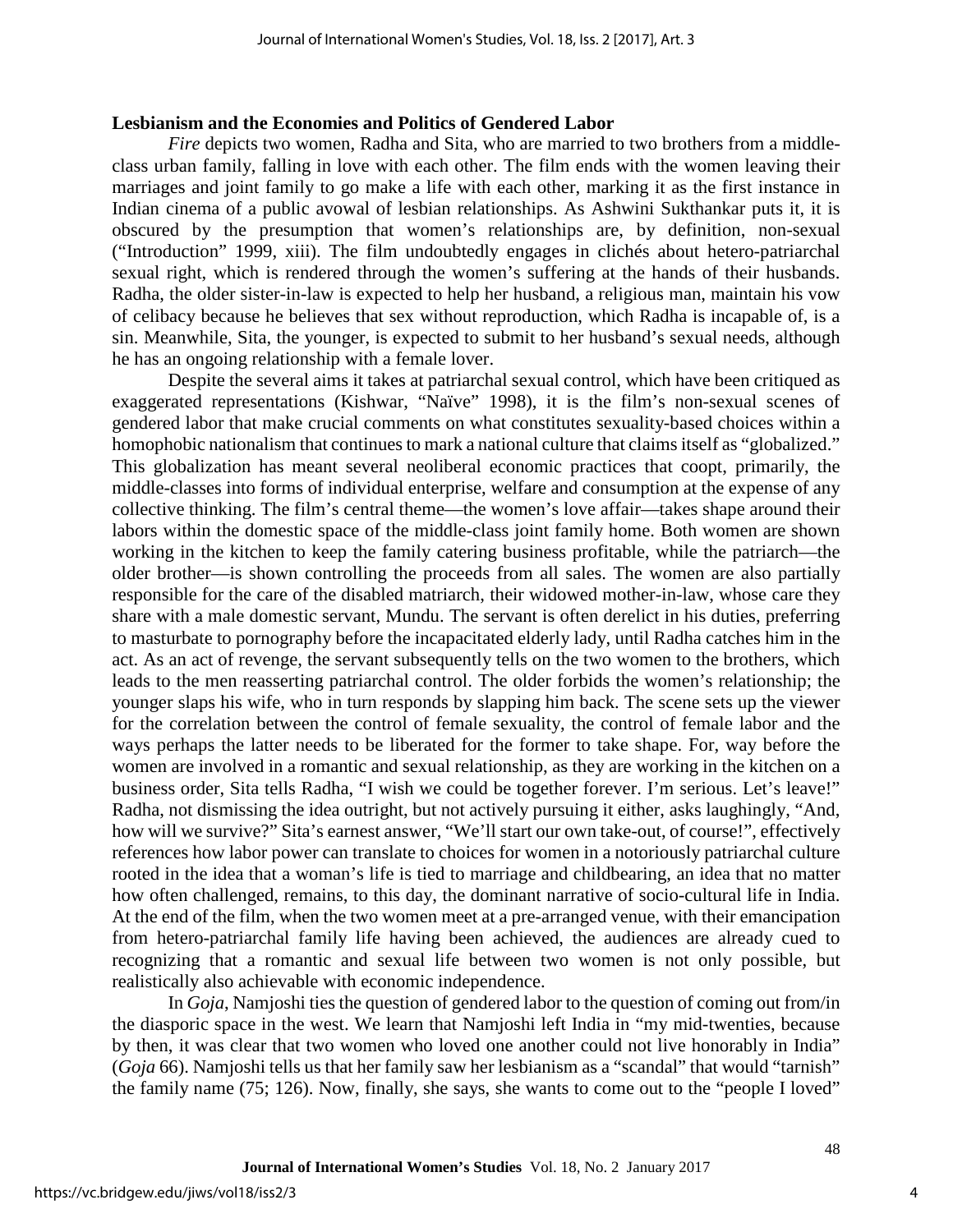(85), after having done so repeatedly in the west through her writings, because she wants, "if not reconciliation, then, at least a degree of straightforwardness" (85). However, as we discover, these two women—Goja, her childhood servant, and, Goldie, her maternal grandmother—have long been dead. Namjoshi is writing in postmodern autobiographical vein, as she has consistently done throughout her literary career, to interrogate and formulate a lesbian political position that reaches beyond mere recognition and reinstatement for the (autobiographical) lesbian.

Written as a long dialogue between the three women that spans several chapters, the autobiography is framed by other stories—written in the style of fables, poetry, and first person narrative—of dark details from her childhood in India, and, later, from her early days as an immigrant in North America. We learn of sexual abuse at the hands of a male servant, delegated to take care of children in the nursery at the home of her maternal grandparents, an upper-caste elite family with royal antecedents. We learn of her mother's reaction to not speak of it, lest it bring shame. We learn of the suffering of a young adolescent, whose love affair with her best friend is betrayed, as in *Fire*, by a servant. The girls are forbidden to see each other, and Namjoshi is warned that such a relationship is a scandal. Leaving India for Canada, in her "mid-twenties" with her girlfriend, Namjoshi discovers that the girlfriend is no less homophobic, as she leaves Namjoshi for a man, complaining that Namjoshi had "forced" her to be in a lesbian relationship. In Canada, and, later, in the U.S., Namjoshi learns repeatedly what it is to be treated as a "secondclass citizen" when she is subjected to racist patronizing. An older white woman takes her to lunch, and watches Namjoshi eating with a fork, while insisting that Namjoshi is "triply oppressed […] lesbian, woman, brown-skinned" (16). A young "liberal" white man in Toronto assures her that she must face racism, although he himself is not racist (108). Through these incidents, Namjoshi herself can only marvel at the irony of being seen as oppressed, given her own elite upbringing. She recognizes the imperialist history that only sees her as "foreign/ exotic/ third world/ needy" even when she was dressed in a "gorgeous sari" indicative of her upper-class status (71, emphasis original).

But it is only when she recognizes what underlies imperialism—namely, power—that she begins to understand how to process what she has always thought of as her "exile" by her family. For, as she imagines coming out to Goja, she also imagines the elderly servant's response, which is neither of homophobia, nor of acceptance, but, rather, of weariness and, later, anger that is tied to her "lot". As Goja's voice indicts, "one is a servant for twenty-four hours. […] You should understand that we are a function. Not human beings, not women, not creatures—well, creatures perhaps. But for all practical purposes a function. Our purpose is to serve" (150). The autobiography is devoted—not the least in the Steinian move of its title—to exploring, via Namjoshi's own family and herself, the moral culpability of India's upper classes in allowing poverty to flourish. The autobiography opens with the "child Goja" going to work for the family of the "Ruler"/ "Herod" / "King" at "age five" and being considered "fortunate" (4). She sleeps on the floor as a child and her life is given to service. Years later, when she is "very, very old" and still working to "make herself useful," a "plump aunt" watching her, ascribes Goja's small body size to her "active" lifestyle (7). Nobody in the family knows Goja's actual age or how she lost one eye, though she has been with them for so long (7). In Namjoshi's memory, the contrast between Goja and Goldie is captured in very corporal terms: where her grandmother smelled of "roses, mogra [a variety of jasmine], cuddles, and comfort," Goja smelled of "dried fish" (10-11). This corporeality is important, for, in displacing the suffering body of the lesbian onto the suffering body of the servant, Namjoshi remains deeply committed to the notion that freedom for the lesbian cannot exist unless accompanied by what the Chicana writer Cherie Moraga calls a refusal to "rank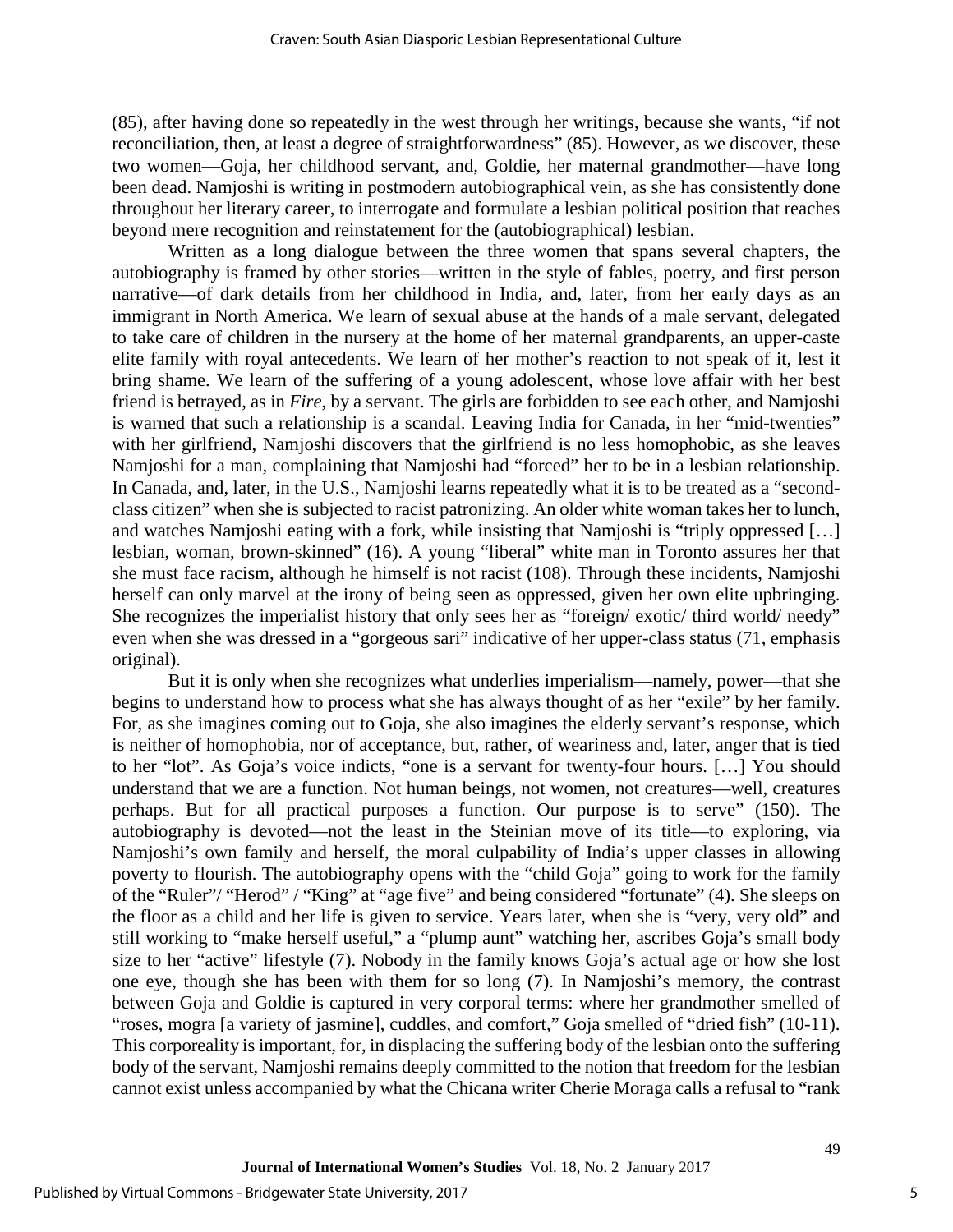oppression" ("La Güera" 1980, 189). But, it is the dried fish the child Namjoshi preferred, she recalls, for it was Goja who was the primary caregiver. Goja's own exhaustion at having to nurse "yet another child" in the family nursery, which tells us that the child is not her own, and that she acts as a wet nurse (13) ultimately serve as explanation for Goja not being able to protect the young Namjoshi from the sexual abuse of a male servant. But, her own mother and grandmother don't escape Namjoshi's indictment, for, both women were more interested in keeping up appearances, in "cutting off the tail/tale" (25) of the "Black Piglet" as Namjoshi characterizes herself and that entire memory in a chapter by the same name.

The fairytale rendering of the question of culpability in relation to the fallout over Namjoshi's experience of sexual abuse provides the means to articulate what a responsible political position that seeks the social and cultural avowal of lesbian life looks like. For, if a heteropatriarchal culture can be exposed for how it maintains gendered/sexualized hierarchy through the expectation that the sexual abuse of a young girl must be kept silent to protect notions of "family honor," then, Namjoshi asks, how and why is it important to render upper-class lesbians culpable for maintaining class hierarchies among women? In a central chapter called "What Goja Says," Namjoshi imaginatively writes Goja's response to Namjoshi's own quest for an apology from her family for "not allowing me to live honorably in my own country and in my own home" (126). We hear Goja say: "Most of this is about you. Not me. There's a reason for that. You were rich. I was poor. [...] I cannot, and may not, say all is forgotten and forgiven. I will not collude" (152). The issue of *not* forgiving—and *not* colluding in an imagined forgiveness of Namjoshi and her family—is important, for it allows Namjoshi to process the question of lesbian liberation in terms of the patriarchal control of women through the stabilization of hierarchies *among* women. She reminds Goldie that when the family tells her, "Why go abroad and be a third-class citizen?" (67), they are not being cognizant of the lives of the servants *in* their own home/India as third-class citizens, experiencing similar dislocations as Namjoshi does when she faces racism and ethnocentrism in the west. In asking, "If I had stayed at home, would you [Goja] and I have been truly family?" (109), Namjoshi emphasizes the class divides that help upper-class women at the expense of working-class and poor women. In confronting rather than condoning her family's and her own classism, and not merely focusing on indicting her family for their homophobia, Namjoshi's lesbian political project aims for more than the liberation of lesbians as an identity group that sexual politics often comes to mean in public cultures everywhere. Instead, in processing her own culpability as an upper-class Indian, Namjoshi writes a project of lesbian liberation that is intrinsically linked to the liberation of women who are poor, and whose labors are devalued, taken for granted, and exploited.

#### **Recognizing the Lesbian: the Politics of Subjectivity**

Made in (Indian) English, by a diasporic filmmaker, for an international and not just national audience, *Fire* may be said to occupy the terrain of post-liberalization era (1991 onwards) Indian film. Within India, *Fire*, along with other films made in English that stretch back to the 1980s films set in the colonial era, caters to what Anjali Gera Roy calls a "cosmopolitan global [Indian] audience" (2013) that speaks English and is of a markedly upper middle-class despite the variations of the English it speaks—Indian—from western English forms. *Fire* also plays with the family melodrama genre most commonly associated with Hindi and/or Bollywood films in its story of forbidden romance set in a middle class family, except, here, the romance is between two women. Its fantasy sequences, which include the servant Mundu's fantasies of being Lord Ram to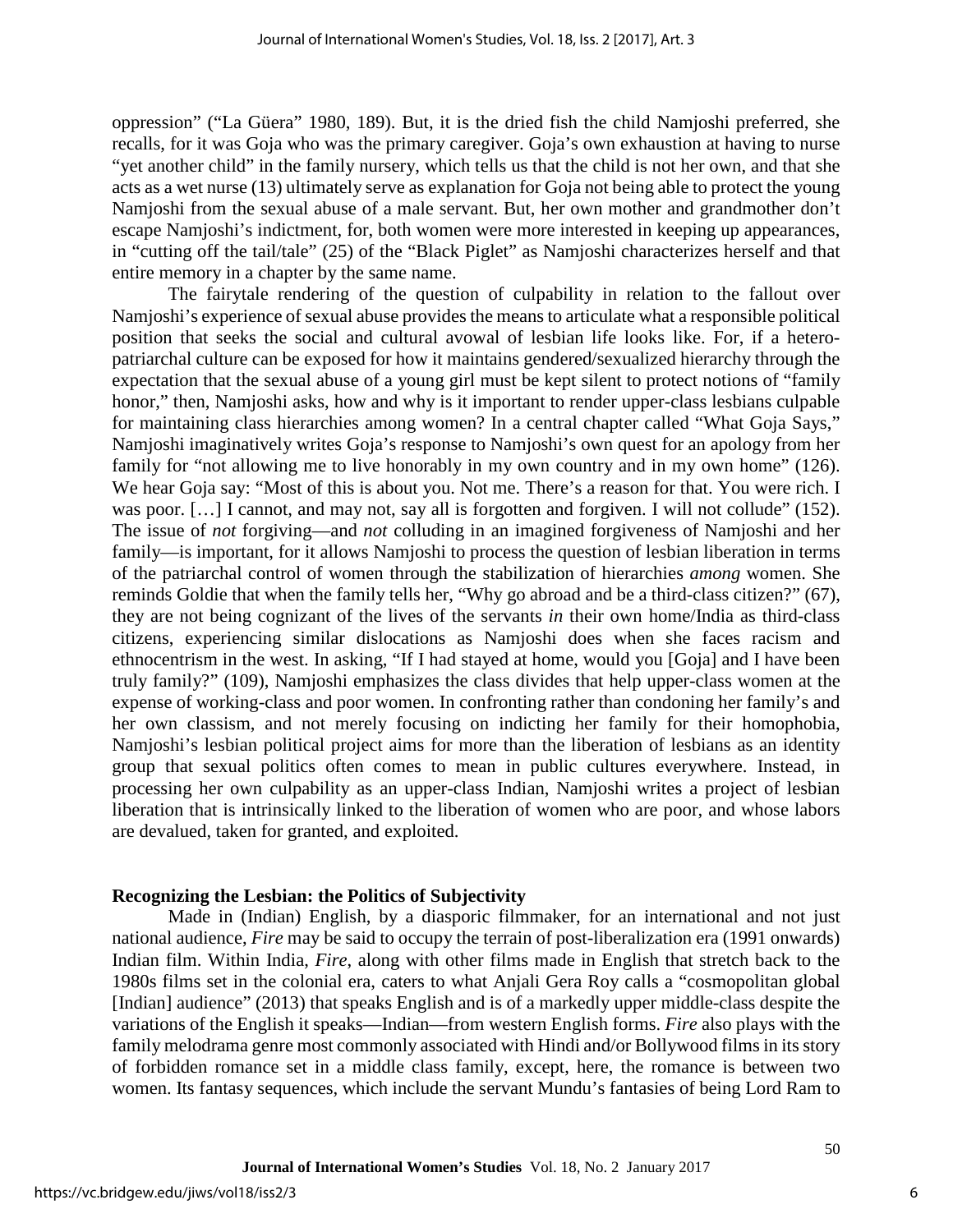Radha's demure and faithful Sita from the famous Hindu epic, the *Ramayana*, further locates the film firmly in the domain of Bollywood and Indian cinema. Audiences not only recognize the epic's use in entrenching the role of faithful wife, but also, the epic's deployment by nationalists to consolidate right-wing religious nationalism through the long-running television show in the 1980s and 1990s. Scholars read the resurgent nationalism generated by the television show against the backdrop of the economic and political precarity of a globalizing culture, where sexual piety and morality become the means to presumably alleviate the anxieties of globalization and the seeming westernization of Indian culture, and stand in opposition to women's liberation (Mankekar, 1999). *Fire's* melodramatic use of the *Ramanayana* thwarts the nationalist project by invoking the epic's scene in a fantasy sequence about male sexual entitlement (even if the scene with Mundu does not quite unpack the class contours of a male servant's desire for his female employer) where the man is clearly positioned as an aggressor. Moreover, *Fire* also hijacks the hetero-patriarchal imperative of female chastity by placing the epic in the context of a lesbian love story, where the lead character shares the name of the epic's original wronged goddess-heroine, Sita. The scene easily invokes for Indian audiences a critique of the epic as the basis for heteropatriarchal nationalist invoking of a national/Hindu past and tradition in the face of the 1990s seeming western/non-Hindu onslaught of liberalization, which nationalists also cast as the reason for Indian women's loss of morality as invoked in the charges of obscenity leveled against Mehta (Kapur, 2000).

*Fire* (re)turns to the melodramatic genre and the famous epic toward a related second goal. For, located in the era of liberalization and globalization, and made for a western audience first, and released in India later with a dubbed version in Hindi as well, *Fire* also appeals–as other Indian English films do–to post-liberalization Indian subjects, who carve out newer subjectivities as a result of the decidedly transnational turn of Indian life. Rather than the state/nation as the center of the film, the newer brand of Indian film has middle-class consumerism—in the form of lifestyle, travel, diaspora, fashion, body image and so on, at its heart. Located within this newer cinematic and cultural ethos, *Fire's* turn to the issue of sexuality and sexual expression—rendered as 'outside' of the cinematic frame by the culture of censorship, both of society and of the official Film Censor Board in India—should hardly be surprising, although its cultural fallout suggests that issues of female sexual subjectivity continue to be risky business in androcentric culture.

Visibility as a sign of recognition has long been central to queer theory's debates about sexual identity politics, and its efficacy in social and cultural transformation. The ways in which *Fire* engages with new forms of subjectivity, and with the question of female non-hetero sexuality, resist any easy correlation between lesbianism and westernization, and thus resist the dismissal of the lesbian as inherently neoliberal. The wealth of scholarship suggests that queer visibility, as 'difference' is contingent political strategy even as it may be a psychic necessity. Visibility has been studied for the ways it can be deployed to contain/discipline queerness in political and cultural life (Phelan, 2001); its channeling of certain bodies and acts in constituting an "imagined" queer community or public that reveals the normalization of 'the' public as heterosexual (Warner 2002); it is problematic as a political project in light of capitalism (Hennessy, 1994); its slide into sexual identity politics, which disciplines and normalizes gender (Butler, 1990), or, disciplines and normalizes race (Manalansan, 2003). More specific to my study of South Asian queer culture, South Asian scholarship has provoked analysis of queer visibility qua queer identity politics in light of racist and xenophobic oversights of identity politics. Gayatri Gopinath, for example, reads identity politics in relation to both white queer politics' privilege of white and western queer experiences in elisions of racial difference, and non-white subjectivities (2005). Jasbir Puar, on the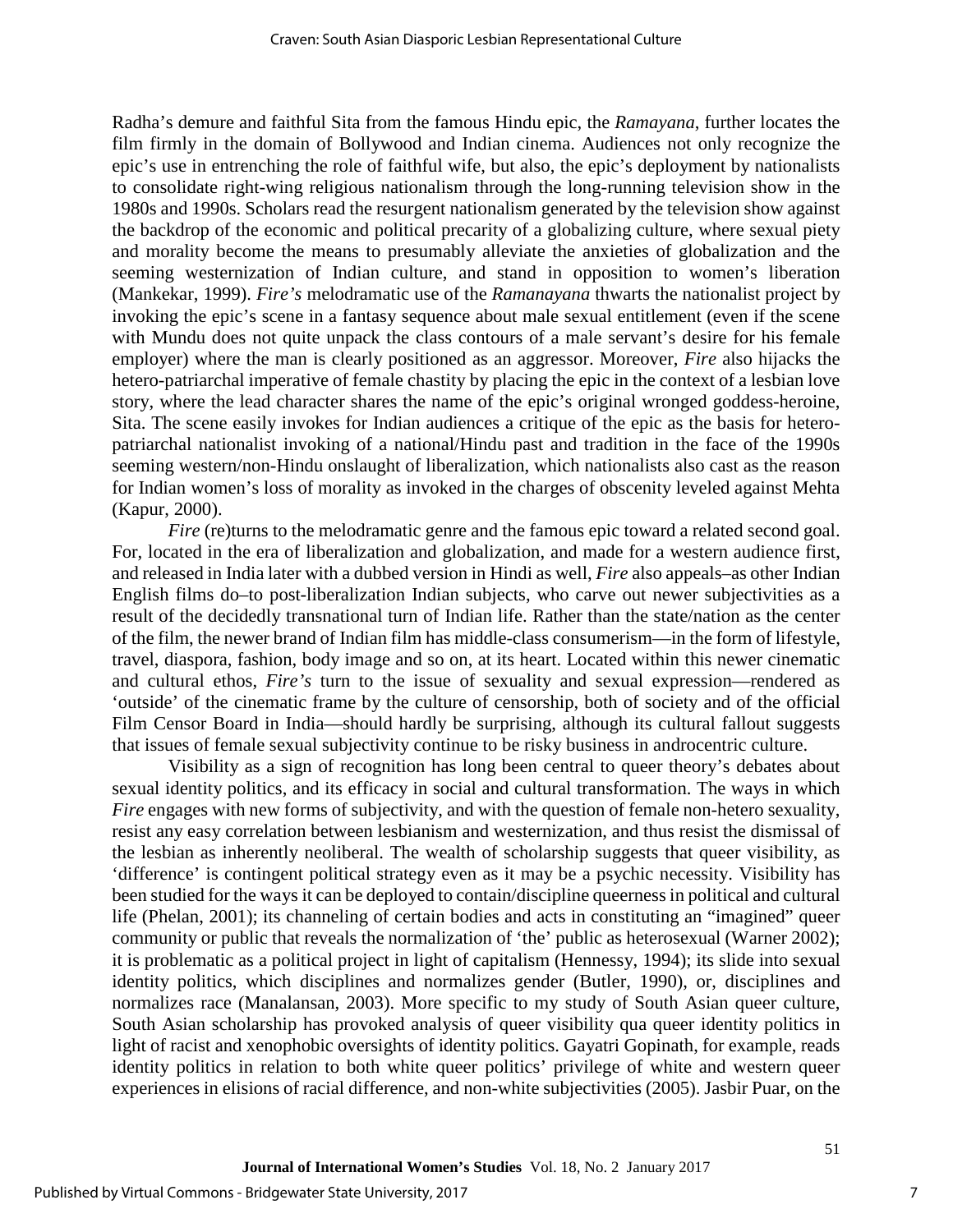other hand, interrogates queer identity politics for its racist and xenophobic turns vis-à-vis U.S. queer patriotism and nationalism, whose language does not take into account U.S. imperialism in contexts like the "war on terror" (2007). Scholarly analyses, thus, leave us debating visibility's ties to identity politics, and the resulting limitations of what is thought of as necessary and/or feasible political action, which is channeled through such politics.

In taking on the question of queer visibility in terms of gendered labor as a point of departure for female life outside of the boundaries of heterosexual desire and marriage cornerstones of female identity as constructed by nationalism—*Fire* redirects the relationship between visibility, recognition, and identity politics. In *Fire*, when the two women are discovered in bed by Radha's husband as a result of Mundu's betrayal, Sita, exhorting Radha to leave with her, tells Radha: "there is no word in our language to describe what we are, how we feel for each other." Radha responds with, "Perhaps you are right; seeing is less complicated." Rather than "name" oneself "lesbian," as Sita's statement might seem to inevitably lead up to, Radha's comment neither negates nor validates the need to name. Instead, when Radha says, "seeing" is less complicated, she directly references the answer to that age-old question that Biddy Martin phrases so elegantly in relation to the "lesbian" as a social category: what does a lesbian look like? How does she make love? (1998). "Seeing" allows the viewer to know that the lesbian—a woman who desires another woman, who desires an erotic economy outside hetero-patriarchal right and control—exists. This knowing is in direct challenge to what nationalism teaches: that even when confronted by evidence of lesbianism, nationalism renders that life fictitious by deeming lesbianism "impossible" (Gopinath, 2005). In *Fire*, Radha's husband's "seeing" of the two women challenges his (Hindu) religiously motivated idea that a wife exists to "serve" her husband, especially by enduring the non-consummation of *her* desires to help maintain his vow of celibacy within marriage. Rather than follow protocols of naming oneself and seeking recognition based on that naming—as lesbian—Radha's assertion that "seeing is less complicated" allows recognition outside the bounds of explanations about lesbianism within a patriarchal, heterosexual, and androcentric culture in which desire continues to be treated as the purview of men. When Radha states further that she wants to tell her husband directly that she is leaving him, not for Sita, not for anything she has done "wrong," but for herself, she directly challenges understandings of female same-sex desire as requiring a name and a setting apart, which would make such desire what Annemarie Jagose calls "secondary an inconsequential" (*Inconsequence* x). Moreover, by saying that seeing is "less complicated," Radha—and the film—speaks to India's legal and social cultures where the presumption that women's relationships are non-sexual underlies the moral code that encourages, allows, and, even enforces gender segregation (Sukthankar, xiv). In the film, the visual, however, is not staged toward a politics of identity, nor for rights based on the recognition that precedes identity political claims. Rather, it is toward liberation from a marriage in which desire outside procreation is seen as evil. When Radha proclaims to her husband that she "desires" (more generally) and "desires Sita" (more specifically), and that therefore she is leaving him, she is not just asserting lesbian life, but, importantly, a life that is possible outside of the reproductive and labor economies that heterosexual married life is either deemed to imply, or, deployed to actively and aggressively maintain. Radha's and Sita's relationship, despite not being named "lesbian," exists on screen at a time when the idea of heterosexuality achieves in India a decided turn toward hetero*normativity* in and through consumer and popular cultures of liberalized economy that Suparna Bhaskaran documents (*Made* 2004). The film's representation of lesbianism, which is not rooted in a transnational bourgeois ethos of identity politics, challenges neoliberal approaches to sexual freedoms as visible only through political actions rooted in identity

8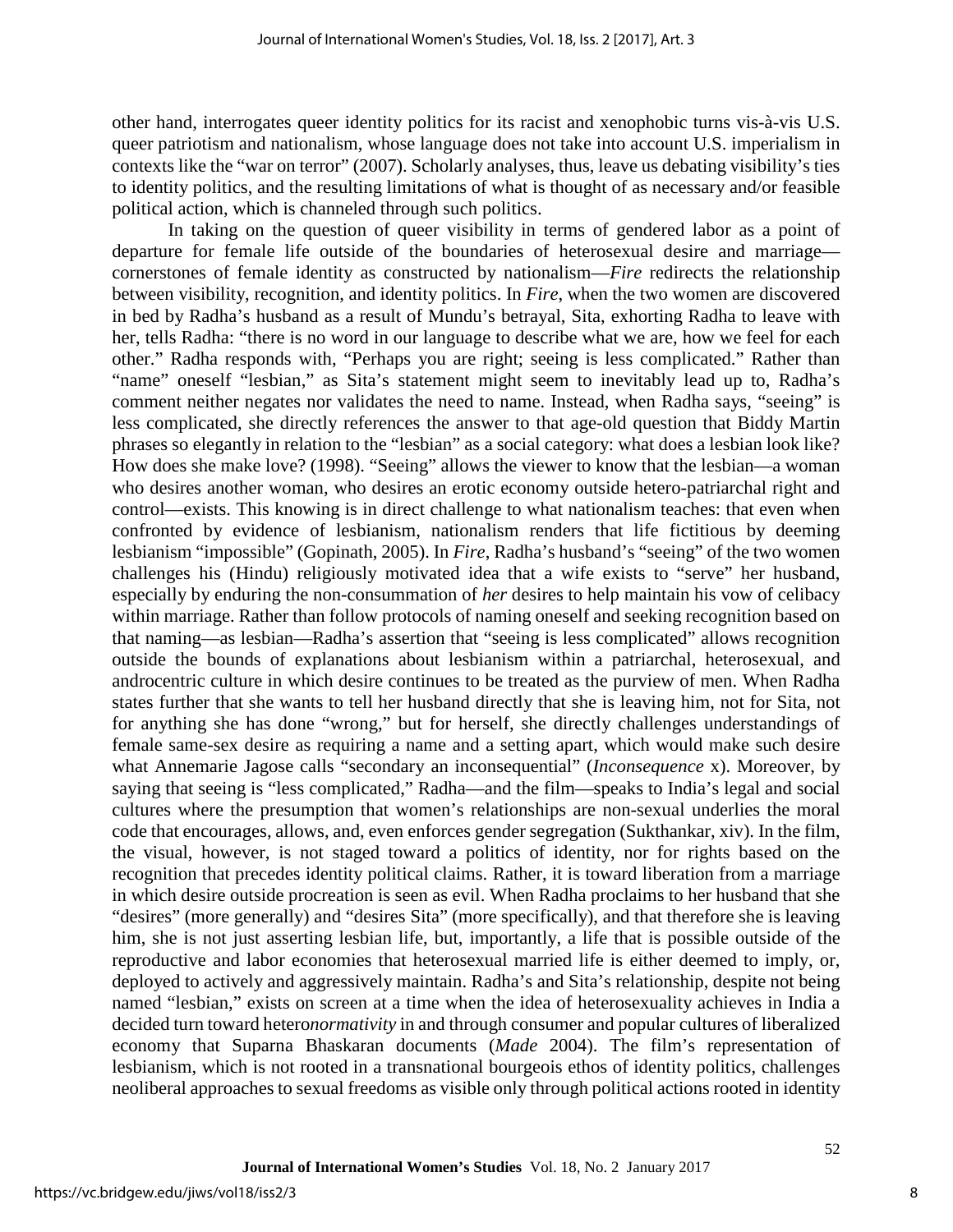frameworks. I am not arguing here that women's sexual lives lived out within a cultural terrain within which sexual identity positions becomes available does not eventually produce such identity affiliations; rather, the film's staging of women's sexual lives outside of identity politics provides ways to imagine lives outside of subjections to culture's proscriptive tendencies, whether of radical or reactionary identity politics.

If *Fire* occupies the terrain of post-liberalization interests in subjectivity, Namjoshi's literary representations of the lesbian occur in a very different aesthetic and political context. The aesthetic context is an autobiography, for which Namjoshi has no precedent or successor in the Indian English literary tradition whose international fame and success rests on the genre of the novel. The political context is of postcoloniality and diaspora, where literature functions as a lens through which gender's relationship to the nation, nationalism, and national identity are processed. Fraught as the question of gender is to ideas of culture/nation, in Namjoshi's case, it is especially vexed, for she also started her literary career in the 1980s in the west, where her major works, complex autobiography-inflected fiction, poetry and personal essays, began being published, and in which she centralized the absent figure of the Indian lesbian. In Indian English literary culture, internationally renowned during this period, while novelists such as Salman Rushdie, Meenakshi Mukherjee, and Chitra Bannerjee Divakaruni in the diaspora, and Shashi Deshpande and Arundhati Roy in India were being celebrated, Namjoshi's writings—much like the lesbian remained unacknowledged.

Namjoshi's absence in the literary tradition of India, celebrated widely as evidence of India as "global superpower", is taken up poignantly—and critically—in the question of other absences in postcolonial and now, 'global' India. Absence, disappearance and exile figure prominently in the autobiography. There is a crucial memory that Namjoshi evokes when she remembers looking for photographs of Goja in the family archives and finds "not one" (7). Namoshi says, "the lives of servants go unrecorded" and "they disappear silently" (7), foregrounding the ways in which families and cultures memorialize only those they consider valuable. It is only her own exile, and the impossibility of return without a certain silence about her own sexuality and domestic life that teach Namjoshi to reflect upon other subjects, not just sexual ones, who remain unaccounted for, absent, in exile in India. Of her own quest for an apology from her family for her exile, Namjoshi says that it was not "until much later", after her life in the west, that she came to realize that "no one is someone in their own right. Recognition requires another pair of eyes" (64).

This quest for reinstatement becomes especially critical when we realize that the literary, the sexual, the linguistic and the political are deeply connected in Namjoshi's autobiographical act. Coming at a political moment when Namjoshi can say in queer identity terms, "Yes, I'm lesbian. So what?" (85), as she says she has done "relatively eas[ily] in the West" (85), Namjoshi says that it was harder to say it to Goja and Goldie, and, by extension, to family in India. She says, "while you [Goja and Goldie] were alive, I tried to keep my books out of India so that you would never know, so there would be no scandal—you would not have to be ashamed and […] I could continue to return year after year without too much difficulty or stress" (85). Yet, despite what amounts to a very artistically limiting decision for a writer, Namjoshi is ever aware that coming out in/through writing, as she does, is not such a simple project. She reminds us in the autobiography that Goja is illiterate and speaks no English (90), while Goldie speaks a little, but "can't read" English (91). Because she makes the power relations among women explicit by using the English language as a test case, Namjosh complicates a literary project of the lesbian—whereby literature becomes the avenue for coming out, naming oneself and seeking liberation. In raising the issue of English in relation to lesbian liberation, Namjoshi effectively asks how we reach out,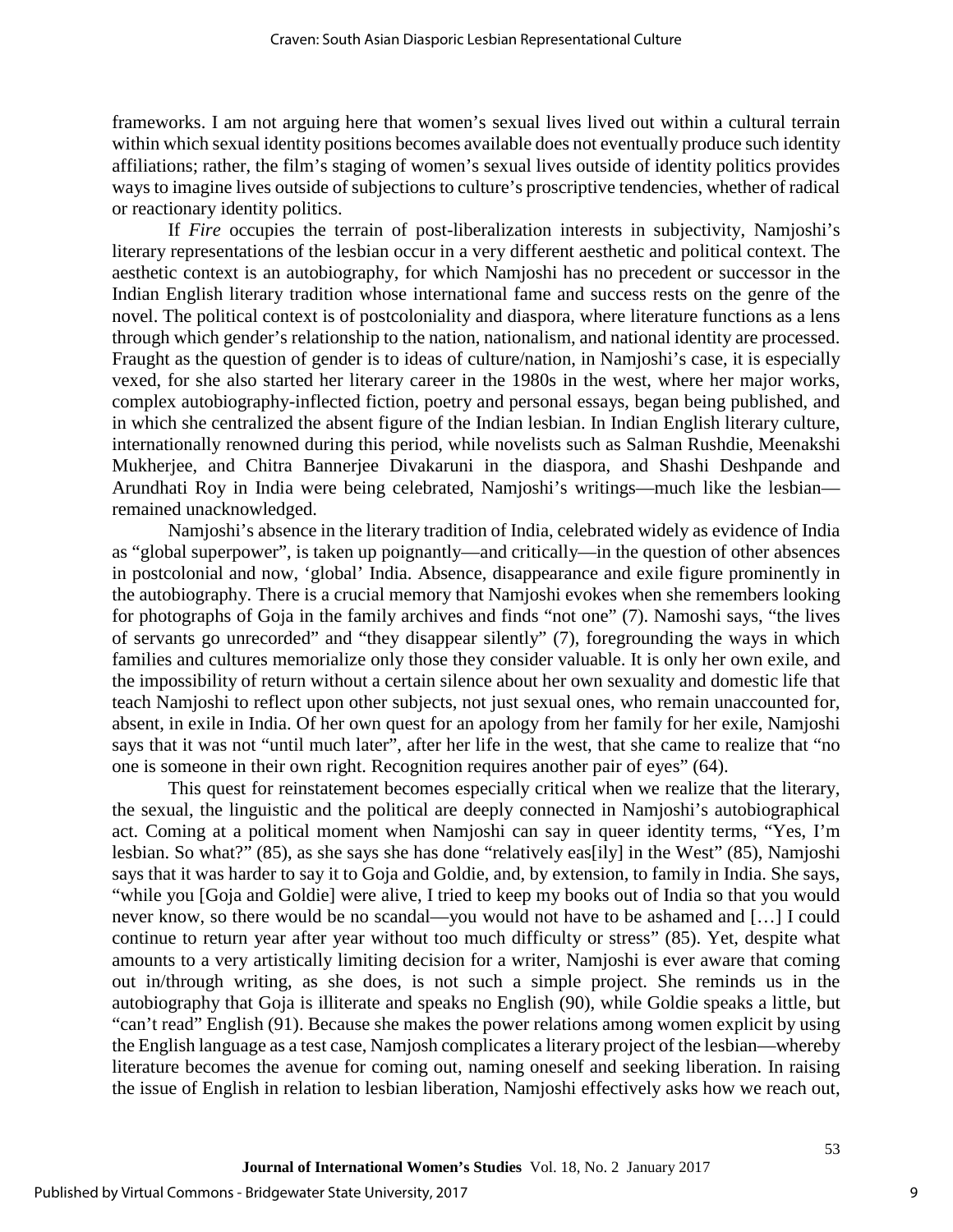build community and achieve change if Goja and Goldie (as stand-ins for family and culture) cannot apprehend the terms of queer politics couched in English vocabulary and western frames of reference.

Thus, it is that Namjoshi's lesbian feminist politics is undergirded by the idea that language is power. Rather than name herself "lesbian" to seek a specifically lesbian identity politics for the liberation of the lesbian, Namjoshi advocates the lesbian as a critical position for the deconstruction of the patriarchal language of female identities and female sexualities. Like the feminist fabulist Angela Carter and lesbian feminist autobiographical manipulator par excellence Jeannette Winterson in England, Namjoshi knows the patriarchal power of language to name and wound. So, she re-writes patriarchal words, among which is the rewriting of autobiography as a male and androcentric genre.<sup>[2](#page-10-0)</sup> So, it is Goja, not Namjoshi, who becomes the center of Namjoshi's autobiography. It is class relations, not sexual preference or identity that makes possible the analysis of heterosexism, sexism, and homophobia. The lesbian is no longer invisible because the servant is no longer invisible. In the autobiography, the presence of fables and poetry, fiction and imaginary dialogue mingle with first-person narrative as one strategy that prevents the slide from an interrogation of power politics to one merely of a liberationist lesbian identity politics.

Yet, like Chicana writers Gloria Anzaldua and Cherie Moraga, and Jamaican diasporic writer Michelle Cliff and the Caribbean American writers in the U.S., Namjoshi understands only too well the double-edged sword that is English for the colonized and marginalized. She says in *Goja* that it took her "politicization" to realize that language "mediate[]s everything," and that it "cloaked, altered, and even fashioned reality" (78-79). The idea that language shapes reality is not only central to linguistic theory, but to various colonized groups. As a third world diasporic lesbian, Namjoshi is intimately aware of just how dislocating the language of homophobia, sexism and racism can be. Her entry into the "new world" (71) of the west—first, in the U.S., and, then, Canada, where she pursued a "doctorate in English" (76) only brought with it a deep sense of dislocation that was at once cultural and linguistic. Her Indian English provided her with "words, but not the context" (80), and she is routinely dismissed by those who call themselves "native" speakers, much to Namjoshi's humorous observation that white settlers are "natives who say that they are not natives" (83), in recognition of indigenous Americans. This evoking of colonial history takes her back to her own elite postcolonial upbringing with the recognition that the powerlessness she feels in the west is a direct result of going from being her "grandfather's granddaughter" (66), well connected, wealthy and socially powerful, to being "nobody" (75). It leads her to the realization about recognition that must seek, above all, an ethical connection to the other. If Namjoshi writes her autobiography in English and uses it to discuss her "third-class" (67) status as a lesbian in India, it comes with the recognition of the privilege that the language unarguably indicates. Namjoshi's literary political aim remains cognizant that in the postcolonial context, the use of English is replete with the irony that postcolonial critics since Ngugi wa Thiong'o have noted (1986). As a tool of liberation via writing and voice, it becomes also a tool, which both indicates and exacerbates class differences among the colonized, and keeps culture

 $\overline{a}$ 

<span id="page-10-0"></span> $2$  For a critical reading of the genre's androcentric roots in western literary and cultural traditions, see Sidonie Smith, *A Poetics of Women's Autobiography* (Bloomington, IN: Indiana UP, 1987). There is a far too much scholarship theorizing the relationship between gender, genre, and literary criticism in the western context to include here, but any cursory search will return a number of valuable scholarly works, both single-author and edited collections. However, it is relevant to note in this context that no such scholarly productivity exists for the Anglophone Indian autobiography, perhaps due to the overwhelming scholarly attention given to fiction as the default and celebrated form of postcolonial identity, and, now, within globalization. My reading of Namjoshi is but one attempt to contribute to scholarship on Indian autobiographers.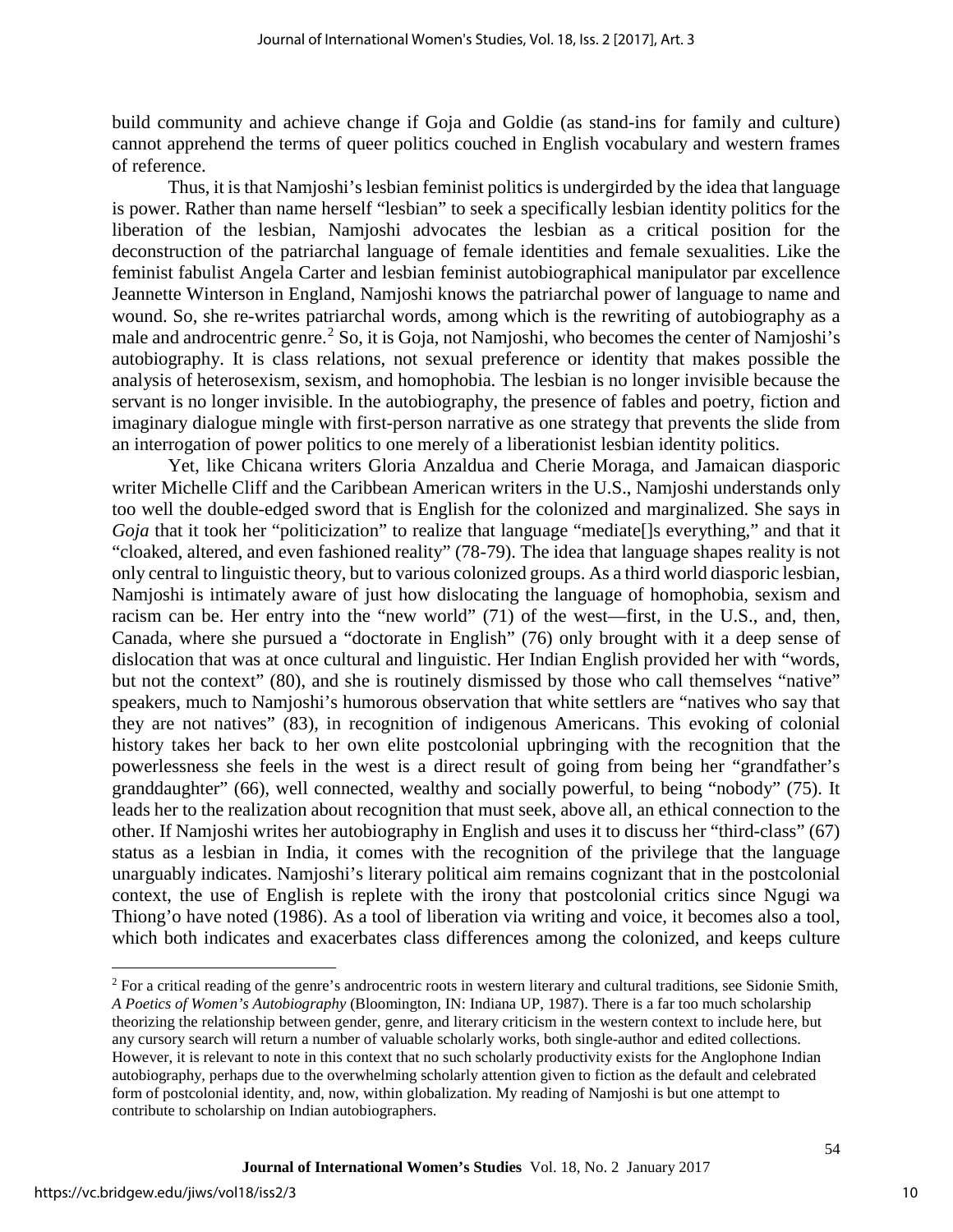subject to the ideologies of the colonizer with regard to subjectivity and identity. Namjoshi's writing addresses this irony directly in engaging with the seeking of recognition through great selfreflexivity—the hallmark, as Rosaura Sanchez argues, of critical approaches to subject formation and/via identity politics (2006). This is evident in Namjoshi's exploring and examining of power and culpability both abroad and at home so that her oppression at home can offer a moment for a *mea culpa*. She says that it is only when she was powerless in the west, as a third-world diasporic woman, that she learned to see and read the powerlessness of Goja and other servants in her family and in India (61). Such an ethical engagement with one's own power, in addition to one's oppression, offers hope for the kind of cultural change in which lesbians, poor women and women are not thrust from each other's interests, emphasizing, as the autobiography does throughout, to the idea that women's sexual freedoms cannot exist without considerations of the conflicting interests produced by class status.

#### **Representation and/as Radical Queer Political Framework**

As cultural texts, *Fire* and *Goja* are located within the landscape of critique of "globalization," the term most frequently and commonly used to refer to the broader changes and developments of economic liberalization. A scrutiny of the political economies of liberalization makes apparent that the enormous divisions of class in India are not necessarily ameliorated by liberalization and India's globalization has not necessarily meant a "good life" for citizens as characterized in/by state politics. In fact, scholars argue that the upper-middle and elite classes, not the general "middle class" experience "globalization" in the sense of the signification of the term as contact between cultures, consumption, travel and economic advantages (Ganguly-Scrase and Scrase, 2009; Lukose, 2009). Arguments about the "neoliberal" nature of transnationalism are easily coopted by nationalist viewpoints, which tend to be hetero-patriarchal, when located within globalization's skewed economic and cultural advantages. Nationalist discourse is thus promulgated as welfare and socialist-oriented, and positioned antithetically to globalization, which is cast as neoliberal- and profit-oriented. In reality, the nationalist discourses of the economy continue to be premised on continued exploitation of gendered, class and caste hierarchies that have been at the heart of nationalist thinking since the early anti-colonial days (Fernandes, 2000; Lukose, 2009, Oza, 2012). Nationalist thinking, thus, finds one of its strongest purchases in attributing to globalization a neoliberal flavor, and such a message proliferates especially in relation to transnational cultural production. Transnationally located cultural production, in the nationalists' rhetoric, becomes a sign of the individualistic, economically advantageous lives of those who live outside the borders of the nation. Unfortunately, such nationalist rhetoric jives with the leftist ones of academics and activists for whom identity political forms, visible in representational culture, becomes suspect. For, if nationalists are rooted in ideas of blunt economics, leftists are rooted in the idea of postmodern deconstruction, which fails to emphasize concrete, viable action as it does radical and necessary critique. The confluence of the two creates a contemporary Indian public culture in which queerness becomes synonymous with identity politics and with western modes of life both of which bear little relevance to the local context.

Arriving in the context of nationalist castings of global cultural forms as examples of privilege and of intellectuals' critiques of queerness, as inevitably about neoliberal forms of subjectivity, *Fire* and *Goja* face the challenge of being taken seriously as representational forms that perform important political work. In engaging the question of lesbian life as viable and real through the question of the subjection of women's labor, both *Fire* and *Goja* show that it is possible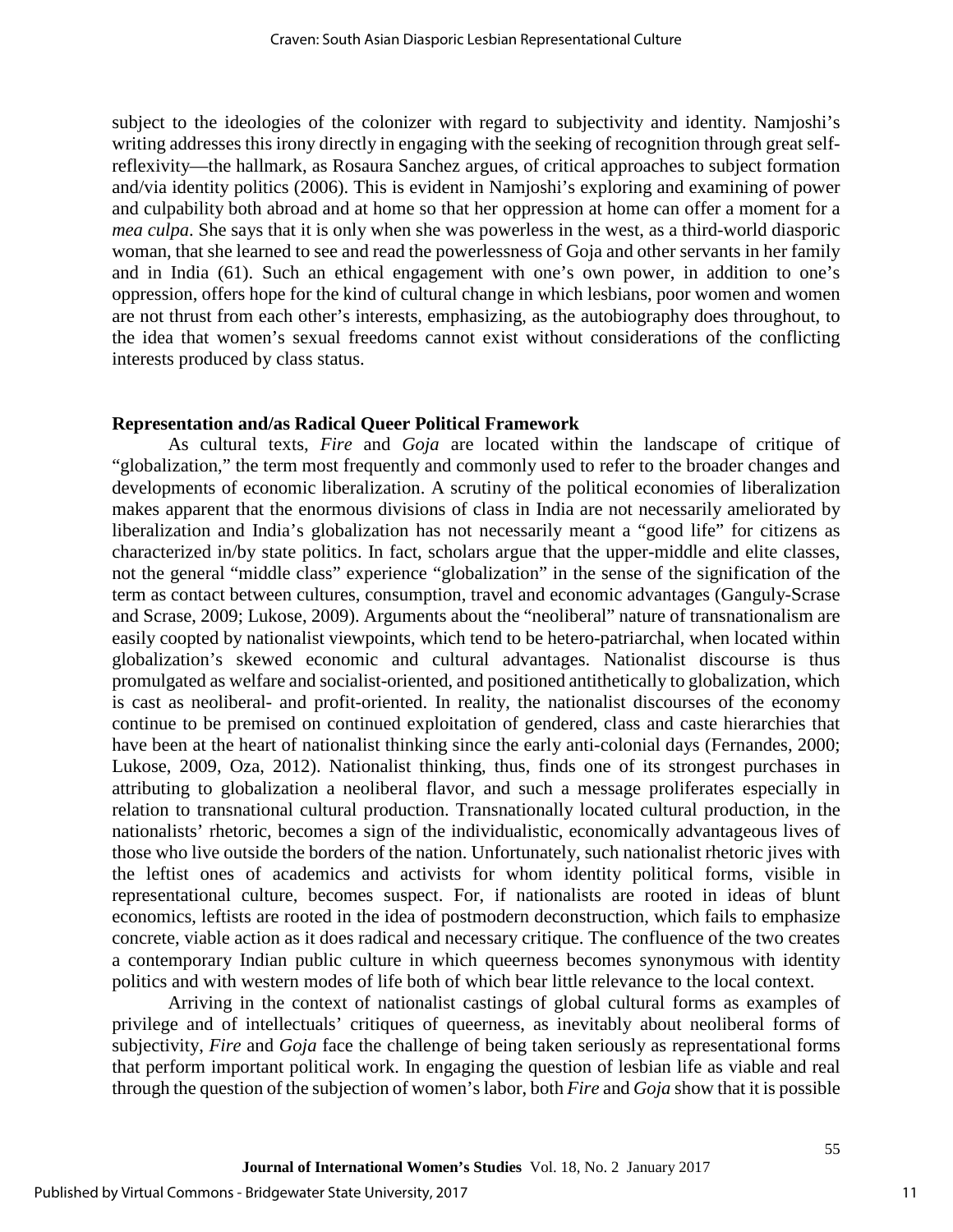to mount a critique of nationalist story-telling that transnational ventures such as queer politics is necessarily "bad" as it benefits only a few via its identity concerns. These texts stall identity politics in favor of analyses of exploitations of gendered labor that sustain hetero-patriarchy by dividing women along class and caste lines. Such a strategy thwarts the neoliberal bent of much of globalization politics that is rooted, as scholarly critics and unscrupulous nationalists argue in different ways, in neoliberal state and economic practices. And, the strategy does more: it shows nationalism to be the devious fiction it always was in the Indian context, working by subduing the bodies, sexualities and lives of women, and doing so by dividing women from one another. This division is secured either through the force of patriarchal violence as when Radha and Sita are threatened by their husbands in *Fire*, or through the seduction of patriarchal protections as Namjoshi says about her grandmother and mother in *Goja*. As *Fire* and *Goja* demonstrate, the distance between threat and seduction is best countered by a history of remembering, which contextualizes the centrality of women's labor to cultural and national life and, with a critical focus on labor, the possibility of sexual lives away from the fictions of culture and nation. Located in the current "global" postcolonial India, both texts remind us that women are indispensable to the economic order of families and nation. Foregrounding women's labor enables both texts to promote a sexual politics, which, marked as it is by western and other non-western political and sexual cultures, can nevertheless remain anchored to the lived realities of women as a group within the national/cultural borders of Indian-ness. For, whether in India, or in its various diaspora, an explicit awareness of what may be termed 'old' Marxist and Marxist and/or socialist feminist critiques of class divides and labor inequities allows for the possibility of sexual agency in an important but often ignored way. Economic power, along with the awareness of the need for exposing and erasing economic disparities among women, and understanding the psychology behind class identities promotes sexual freedoms that are not synonymous with a named "lesbian" identity, which, for reasons such as language or geography, are rooted in elite class interests. Radha and Sita can live outside of the hetero-patriarchal family arrangements of much of India and its various diaspora through their financial self-sufficiency and perhaps from there engage with the various (necessary) legal and social possibilities of identity politics. Goja can say out aloud that lesbian politics does not matter to her, but without withdrawing support and understanding for lesbian lives. A history of remembering the centrality of women's laboring bodies can become, as *Fire* and *Goja* enact, a space not only of agency, but also of a liberation from which no woman is excluded.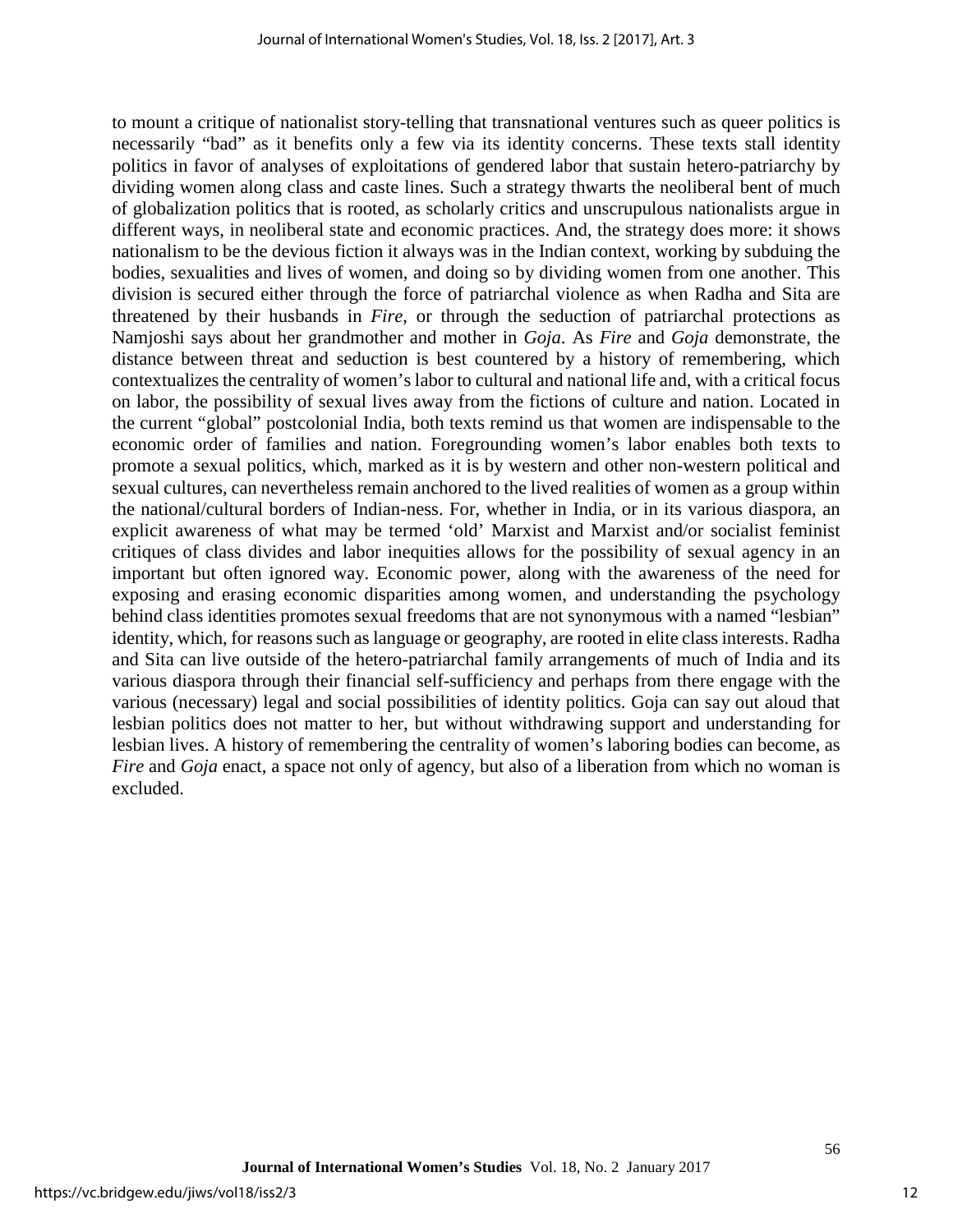#### **Works Cited**

Bell, David and Jon Binnie. *The Sexual Citizen: Queer Politics and Beyond.* Polity P, 2000.

- Bhaskaran, Suparna. *Made in India: Decolonizations, Queer Sexualities, Trans/National Projects*. New York: Macmillan, 2004.
- Butler, Judith. *Gender Trouble: Feminism and the Subversion of Identity*. New York: Routledge, 1999.
- Chatterjee, Partha. *The Nation and Its Fragments: Colonial and Postcolonial Histories.* Princeton, NJ: Princeton UP, 1993.
- Cohen, Lawrence. "The *kothi* wars: AIDS Cosmopolitanism and the Morality of Classification." *Sex in Development: Science, Sexuality and Morality in Global Perspective*. Ed. Vincanne Adams and Stacey Leigh Pigg. Durham, NC: Duke UP, 2005. 269-303.
- Cossmann, Brenda. *Sexual Citizens: The Legal and Cultural Regulation of Sex and Belonging.* Redwood, CA: Stanford UP, 2007.
- Dave, Naisargi. *Queer Activism in India*. Durham, NC: Duke UP, 2012.
- Desai, Jigna. *Beyond Bollywood: The Cultural Politics of South Asian Diasporic Film.* New York: Routledge, 2004.
- Duggan, Lisa. *The Twilight of Equality: Neoliberalism, Cultural Politics, and the Attack on Democracy.* Boston: MA: Beacon P, 2003.
- Fernandes, Leela. "Nationalizing 'the Global': Media Images, Cultural Politics, and the Middle Class in India." *Media, Culture, and Society 22* (September, 2000) 611-628.
- Ganguly-Scrase, Ruchira, and Timothy J. Scrase. *Globalization and the Middle Classes in India: The Social and Cultural Impact of Neoliberal Reforms.* Abingdon: Routledge. 2009.
- Gopinath, Gayatri. *Impossible Desires: Queer Diasporas and South Asian Public Cultures.*  Durham, NC: Duke UP, 2005.
- ---. "On Fire." *GLQ: A Journal of Lesbian and Gay Studies* 4.4 (Fall 1998): 631-636.
- Gupta, Alok. "Englishpur ki Kothi: Class dynamics in the Queer Movement in India." 'Ed. Arvind Narrain and Gautam Bhan. *Because I Have a Voice: Queer Politics in India.* New Delhi: Yoda P, 2005. 123-142.
- Hennessy, Rosemary. *Profit and Pleasure: Sexual Identities in Late Capitalism.* New York: Routledge, 1994.
- Jagose, Annemarie. *Inconsequence: Lesbian Representation and the Logic of Sexual Sequence.*  Ithaca, NY: Cornell UP, 2002.
- John, Mary E. and Janaki Nair. "A Question of Silence?: An Introduction." *A Question of Silence?: The Sexual Economies of Modern India.* Ed. Mary John and Janaki Nair. London: Zed, 1998. 1-57.
- John, Mary E. and Tejaswini Niranjana. "Mirror Politics: Fire, Hindutva and Indian Culture." *Economic and Political Weekly* 34.10/11 (March 6-13, 1999): 581-4.
- Kapur, Ratna. "Too Hot to Handle: The Cultural Politics of *Fire*." *Feminist Review* 64 (Spring 2000): 53-64.
- Kishwar, Madhu. "Naïve Outpourings of a Self-Hating Indian." *Manushi: A Journal About Women and Society* 109 (Nov.-Dec. 1998): 3-14.
- Lukose, Ritty. *Liberalization's Children: Gender, Youth and Consumer Citizenship in India.*  Durham, NC: Duke UP, 2009.
- Manalansan, Martin. *Global Divas: Filipino Gay Men in the Diaspora.* Durham, NC: Duke UP, 2003.